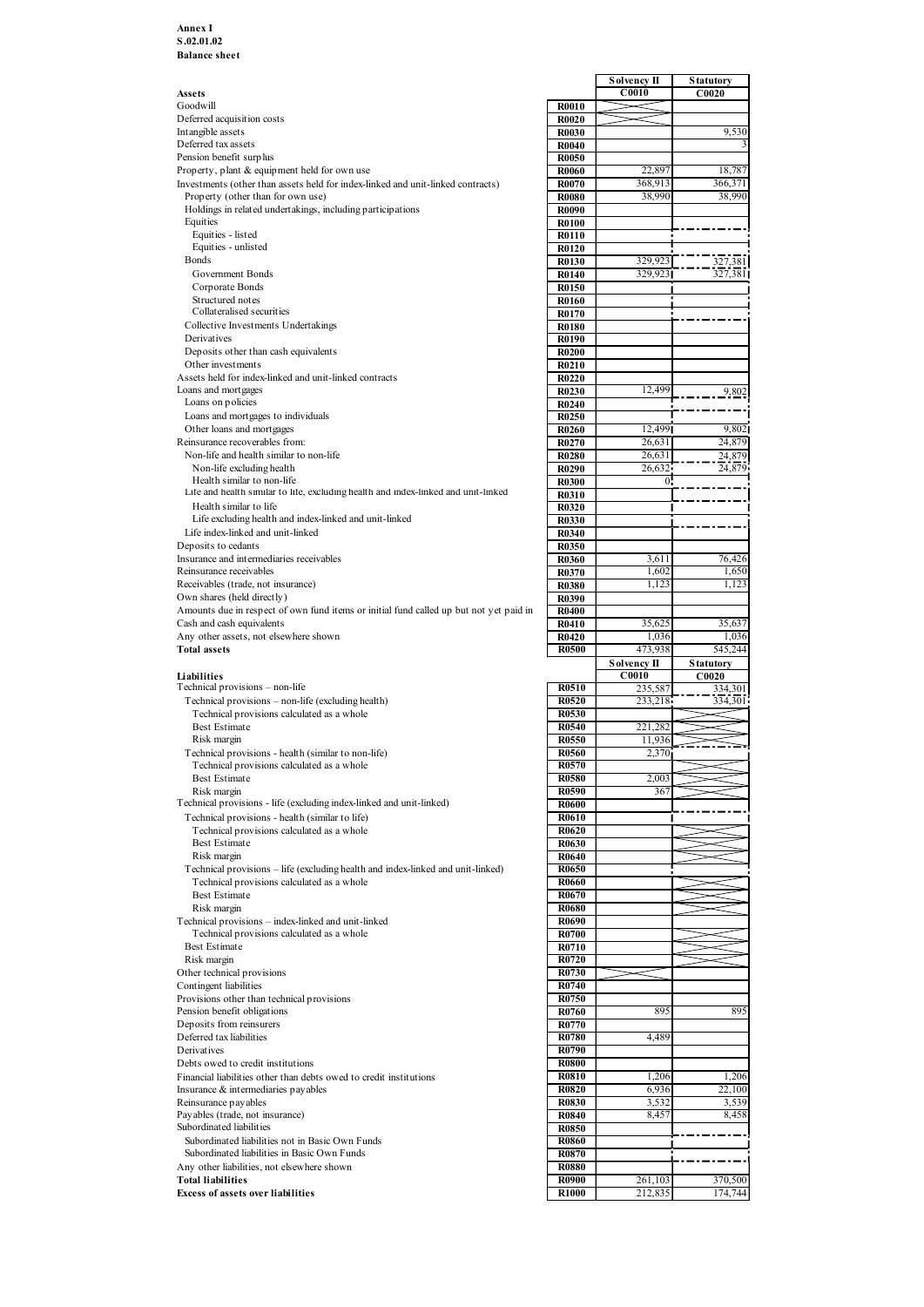# Annex I<br>S.05.01.02<br>Premiums, claims and expenses by line of business

| Annex I<br>S.05.01.02<br>Premiums, claims and expenses by line of business                            |                              |                     |                      |                                                                                                                              |                        |                             |                         |                          |                         |                          |                   |                           |                              |          |                               |                                       |                            |                               |
|-------------------------------------------------------------------------------------------------------|------------------------------|---------------------|----------------------|------------------------------------------------------------------------------------------------------------------------------|------------------------|-----------------------------|-------------------------|--------------------------|-------------------------|--------------------------|-------------------|---------------------------|------------------------------|----------|-------------------------------|---------------------------------------|----------------------------|-------------------------------|
|                                                                                                       |                              |                     |                      |                                                                                                                              |                        |                             |                         |                          |                         |                          |                   |                           |                              |          |                               |                                       |                            |                               |
|                                                                                                       |                              |                     |                      | Line of Business for: non-life insurance and reinsurance obligations (direct business and accepted proportional reinsurance) |                        |                             |                         |                          |                         |                          |                   |                           |                              |          | Line of Business for:         | accepted non-proportional reinsurance |                            |                               |
|                                                                                                       |                              | M edical<br>expense | Income<br>protection | Workers'<br>compensatio                                                                                                      | Motor<br>vehicle       | Other motor                 | Marine,<br>aviation and | Fire and<br>other damage | General<br>liability    | Credit and<br>suretyship | Legal<br>expenses | Assistance                | M iscellaneou<br>s financial | Health   | Casualty                      | Marine,<br>aviation,                  | Property                   | Total                         |
|                                                                                                       |                              | insurance           | insurance            | n insurance                                                                                                                  | liability<br>insurance | insurance                   | transport<br>insurance  | to property<br>insurance | insurance               | insurance                | insurance         |                           | loss                         |          |                               | transport                             |                            |                               |
| Premiums written<br>Gross - Direct Business                                                           | R0110                        | C0010               | C0020<br>7,834       | C0030                                                                                                                        | C0040<br>81,418        | C0050<br>$\asymp$<br>109,70 | C0060<br>2,288          | C0070<br>35,546          | <b>C0080</b><br>8.762   | C0090                    | <b>C0100</b>      | C0110<br>2,066            | <b>C0120</b><br>1,853        | C0130    | C <sub>0140</sub><br>$\times$ | <b>C0150</b><br>$\cong$               | <b>C0160</b><br>X          | C0200<br>$\ltimes$<br>249,473 |
| Gross - Proportional reinsurance accepted<br>Gross - Non-proportional reinsurance accepted R0130      | R0120                        |                     |                      | $\check{~}$                                                                                                                  |                        | $\asymp$                    |                         |                          |                         | $\prec$                  | $\check{~}$       | $\approx$ r               |                              |          |                               |                                       |                            |                               |
| Reinsurers' share<br>Net                                                                              | R0140<br><b>R0200</b>        |                     | -137<br>7,697        |                                                                                                                              | 2,856<br>78,563        | 1,07<br>108,63              | 369<br>1,919            | 6.10<br>29,43            | 3,871<br>4,892          |                          |                   | 2,066                     | 1,853                        |          |                               |                                       |                            | 14,414<br>235,060             |
| Premiums earned                                                                                       |                              |                     |                      |                                                                                                                              |                        |                             |                         |                          | ⋜                       |                          | ➢                 |                           |                              |          | $\ >$                         |                                       |                            | $\approx$                     |
| Gross - Direct Business<br>Gross - Proportional reinsurance accepted                                  | R0210<br>R0220               |                     | 7,25                 |                                                                                                                              | 86,45                  | 107,22                      | 2,303                   | 34,80                    | 5,077                   |                          |                   | 2,196                     | 1,876                        |          | ⋝⋜                            | ⋝⋛                                    |                            | 247,188                       |
| Gross - Non-proportional reinsurance accepted<br>Reinsurers' share                                    | R0230<br>R0240               |                     | 149                  |                                                                                                                              | 2,856                  | 1,07                        | 369                     | 6,23                     | 3,926                   |                          |                   |                           |                              |          |                               |                                       |                            | 14,603                        |
| Net<br><b>Claims incurred</b>                                                                         | <b>R0300</b>                 |                     | 7,10                 |                                                                                                                              | 83,59                  | 106,15                      | 1,934                   | 28,57                    | 1,151<br><              |                          |                   | 2,196<br>⊲                | 1,876                        |          |                               |                                       |                            | 232,585<br>$\asymp$           |
| Gross - Direct Business<br>Gross - Proportional reinsurance accepted                                  | R0310<br><b>R0320</b>        |                     | 1,560                |                                                                                                                              | 38,869                 | 45,540                      | 1,431                   | 13,144                   | 4,327                   |                          |                   | 592                       | 12 <sub>1</sub>              |          | ↘                             | SS ST                                 | $\geqslant$<br>$\check{~}$ | 105,482                       |
| Gross - Non-proportional reinsurance accepted<br>Reinsurers' share                                    | R0330<br>R0340               |                     |                      |                                                                                                                              | $-1,684$               |                             | 829                     | 7,37                     | 429                     |                          |                   | -0                        |                              |          |                               |                                       |                            | 6,994                         |
| Net                                                                                                   | <b>R0400</b>                 |                     | 1,55                 |                                                                                                                              | 40,55                  | 45,506                      | 601                     | 5,768                    | 3,898                   |                          |                   | 592                       | -12                          |          |                               |                                       |                            | 98,488                        |
| Changes in other technical provisions<br>Gross - Direct Business                                      | <b>R0410</b>                 | ≍                   | $\asymp$             |                                                                                                                              | Λ<br>$-3,965$          | ≍                           |                         | $\asymp$                 | A<br>1.650              | ≍                        |                   | $\gg$<br>$-6$             |                              | NASK     |                               |                                       | ≋                          | $\ltimes$<br>$-2,254$         |
| Gross - Proportional reinsurance accepted<br>Gross - Non- proportional reinsurance accepted   R0430   | R0420                        |                     |                      |                                                                                                                              |                        |                             |                         |                          | <⊤                      |                          | $\geqslant$       |                           |                              |          |                               |                                       |                            |                               |
| Reinsurers' share<br>Net                                                                              | R0440<br><b>R0500</b>        |                     |                      |                                                                                                                              | $-3,965$               |                             |                         |                          | $\overline{0}$<br>1,650 |                          |                   | $\overline{0}$<br>$-6$    | $-10$                        |          |                               |                                       |                            | $-2,254$                      |
| <b>Expenses incurred</b><br><b>Administrative expenses</b>                                            | <b>R0550</b>                 |                     | $\asymp$             | $>\!<$                                                                                                                       | $\approx$              | $\prec$                     | $\asymp$                | $\!$                     |                         |                          | $\prec$           | $\overline{0}$            |                              |          | $\ge$                         | $\ge$                                 | ▽                          | $\asymp$                      |
| <b>Gross - Direct Business</b><br>Gross - Proportional reinsurance accepted                           | R0610<br>R0620               |                     |                      |                                                                                                                              |                        |                             |                         |                          |                         |                          |                   | $\overline{0}$            |                              |          |                               |                                       |                            |                               |
| Gross - Non-proportional reinsurance accepte R0630<br>Reinsurers' share                               | <b>R0640</b>                 |                     |                      |                                                                                                                              |                        |                             |                         |                          |                         |                          |                   |                           |                              |          |                               |                                       |                            |                               |
| Net<br>Investment management expenses                                                                 | <b>R0700</b>                 |                     |                      | $\!$                                                                                                                         |                        |                             | $\!$                    | ➤                        | $\!$                    |                          |                   |                           |                              | ▽        | ▽                             |                                       | $\!$                       |                               |
| <b>Gross - Direct Business</b><br>Gross - Proportional reinsurance accepted R0720                     | R0710                        |                     |                      |                                                                                                                              |                        |                             |                         |                          |                         |                          |                   |                           |                              | $\Omega$ |                               | <del>⋟≷।⋟⋞।⋟⋞</del>                   |                            |                               |
| Gross - Non-proportional reinsurance accepte R0730                                                    | R0740                        |                     |                      |                                                                                                                              |                        |                             |                         |                          |                         |                          |                   |                           |                              |          |                               |                                       |                            |                               |
| Reinsurers' share<br>Net                                                                              | <b>R0800</b>                 |                     |                      |                                                                                                                              |                        |                             |                         |                          |                         |                          |                   |                           |                              |          |                               |                                       |                            |                               |
| <b>Claims</b> management expenses<br><b>Gross - Direct Business</b>                                   | R0810                        |                     | ➤                    | $\asymp$                                                                                                                     |                        | $\asymp$                    | $\check{~}$             | ➤                        | $\Omega$                | $\prec$                  | $\prec$           | $\asymp$ 11<br>$^{\circ}$ | $\Omega$                     |          | <b>SESSEN</b>                 | <b>SARIE</b>                          |                            |                               |
| Gross - Proportional reinsurance accepted R0820<br>Gross - Non-proportional reinsurance accepte R0830 |                              | ≍                   | $\check{~}$          | $\!$                                                                                                                         | $\!$                   | $\check{~}$                 | $\check{~}$             | ↘                        | $\check{~}$             |                          | ↘                 |                           |                              |          |                               |                                       |                            |                               |
| Reinsurers' share<br>Net                                                                              | <b>R0840</b><br><b>R0900</b> |                     |                      |                                                                                                                              |                        |                             |                         |                          |                         |                          |                   |                           |                              |          |                               |                                       |                            |                               |
| <b>Acquisition expenses</b><br><b>Gross - Direct Business</b>                                         | R0910                        |                     |                      |                                                                                                                              |                        |                             |                         |                          |                         |                          |                   |                           |                              |          | Š,                            |                                       |                            |                               |
| Gross - Proportional reinsurance accepted R0920<br>Gross - Non-proportional reinsurance accepte R0930 |                              |                     |                      |                                                                                                                              |                        |                             |                         |                          |                         |                          |                   |                           |                              |          |                               |                                       |                            |                               |
| Reinsurers' share<br>Net                                                                              | R0940<br><b>R1000</b>        |                     |                      |                                                                                                                              |                        |                             |                         |                          |                         |                          |                   |                           |                              |          |                               |                                       |                            |                               |
| Overhead expenses                                                                                     |                              |                     |                      |                                                                                                                              |                        |                             |                         |                          |                         |                          |                   |                           |                              |          |                               |                                       |                            |                               |
| <b>Gross - Direct Business</b><br>Gross - Proportional reinsurance accepted                           | R1010<br>R1020               |                     |                      |                                                                                                                              |                        |                             |                         |                          |                         |                          |                   |                           |                              |          |                               |                                       |                            |                               |
| Gross - Non-proportional reinsurance accepte R1030<br>Reinsurers' share                               | R1040                        | $\asymp$            |                      |                                                                                                                              |                        |                             | $>\!<$                  |                          |                         | $\asymp$                 |                   | $\mathbf{0}$              |                              |          |                               |                                       |                            |                               |
| Net<br>Other expenses                                                                                 | R1100<br>R1200               |                     |                      |                                                                                                                              |                        |                             |                         |                          | $\Omega$                |                          |                   | $\Omega$<br>$\le$         |                              | $\asymp$ | $\!$                          | ><                                    |                            | 2,358                         |
| <b>Total</b> expenses                                                                                 | <b>R1300</b>                 |                     |                      |                                                                                                                              |                        |                             |                         |                          |                         |                          |                   |                           |                              |          |                               |                                       |                            | 2,358                         |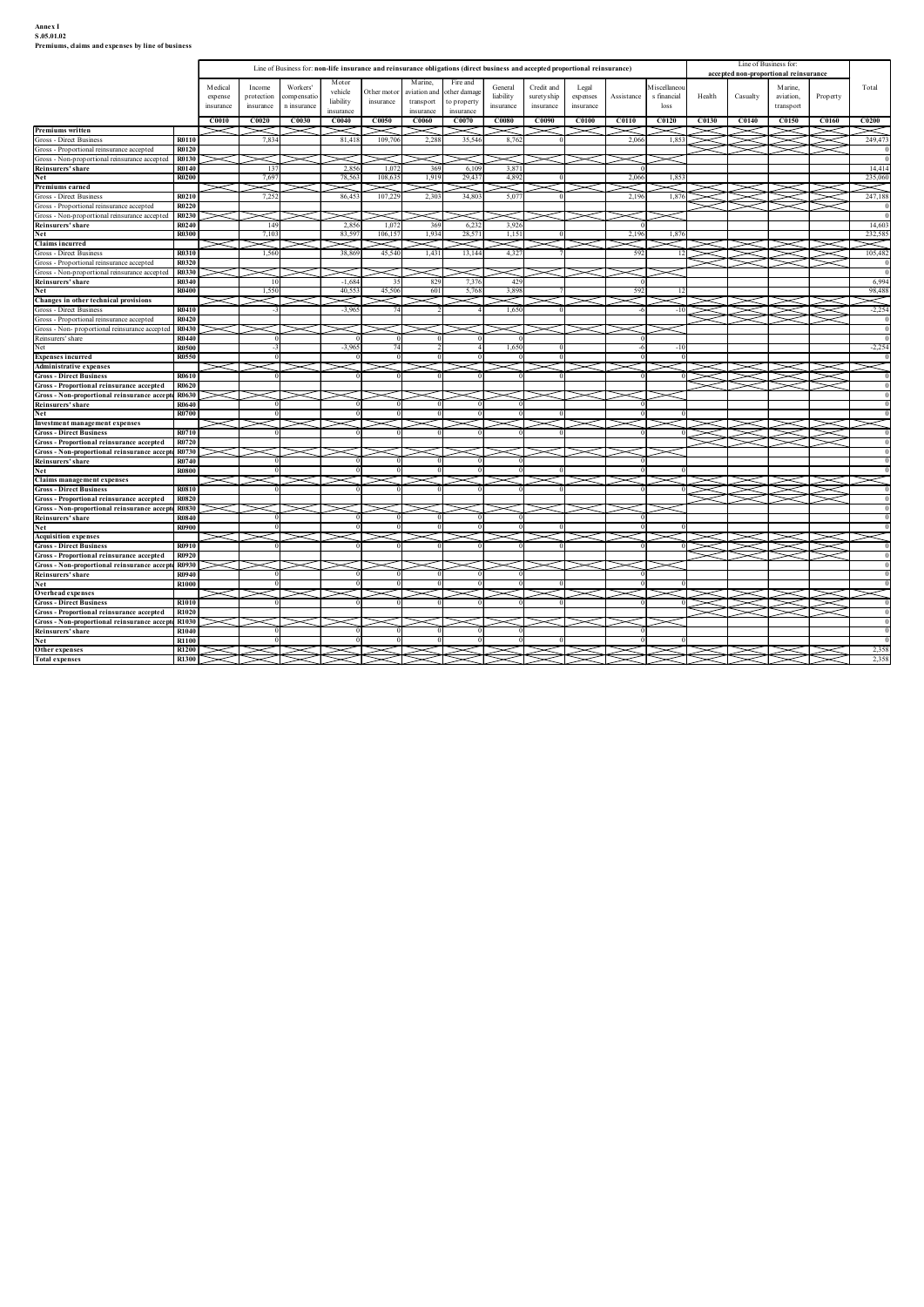| S.17.01.02                           |  |
|--------------------------------------|--|
| <b>Non-life Technical Provisions</b> |  |

| Annex I<br>S.17.01.02<br><b>Non-life Technical Provisions</b>                                                                                                                                                                |                                      |                    |                              |                        |                                                           |                    |                                |                                                       |                                   |                                 |                   |                            |                                                |                          |                           |                                       |              |                                                 |
|------------------------------------------------------------------------------------------------------------------------------------------------------------------------------------------------------------------------------|--------------------------------------|--------------------|------------------------------|------------------------|-----------------------------------------------------------|--------------------|--------------------------------|-------------------------------------------------------|-----------------------------------|---------------------------------|-------------------|----------------------------|------------------------------------------------|--------------------------|---------------------------|---------------------------------------|--------------|-------------------------------------------------|
|                                                                                                                                                                                                                              |                                      |                    |                              |                        |                                                           |                    |                                |                                                       |                                   |                                 |                   |                            |                                                |                          |                           |                                       |              |                                                 |
|                                                                                                                                                                                                                              |                                      |                    |                              |                        |                                                           |                    |                                |                                                       |                                   |                                 |                   |                            |                                                |                          |                           |                                       |              |                                                 |
|                                                                                                                                                                                                                              |                                      |                    |                              |                        |                                                           |                    |                                |                                                       |                                   |                                 |                   |                            |                                                |                          |                           |                                       |              |                                                 |
|                                                                                                                                                                                                                              |                                      |                    |                              |                        |                                                           |                    |                                |                                                       |                                   |                                 |                   |                            |                                                |                          |                           |                                       |              |                                                 |
|                                                                                                                                                                                                                              |                                      |                    |                              |                        |                                                           |                    |                                |                                                       |                                   |                                 |                   |                            |                                                |                          |                           |                                       |              |                                                 |
|                                                                                                                                                                                                                              |                                      |                    |                              |                        |                                                           |                    |                                |                                                       |                                   |                                 |                   |                            |                                                |                          |                           |                                       |              |                                                 |
|                                                                                                                                                                                                                              |                                      |                    |                              |                        |                                                           |                    |                                |                                                       |                                   |                                 |                   |                            |                                                |                          |                           |                                       |              |                                                 |
|                                                                                                                                                                                                                              |                                      |                    |                              |                        |                                                           |                    |                                |                                                       |                                   |                                 |                   |                            |                                                |                          |                           |                                       |              |                                                 |
|                                                                                                                                                                                                                              |                                      |                    |                              |                        |                                                           |                    |                                | Direct business and accepted proportional reinsurance |                                   |                                 |                   |                            |                                                |                          |                           | Accepted non-proportional reinsurance |              |                                                 |
|                                                                                                                                                                                                                              |                                      |                    |                              |                        |                                                           |                    |                                |                                                       |                                   |                                 |                   |                            |                                                | Non-                     | Non-                      | Non-<br>proportio                     | Non-         |                                                 |
|                                                                                                                                                                                                                              |                                      | Medical<br>expense | Income<br>protection         | Workers'<br>ompensatio | Motor<br>vehicle<br>liability                             | Other<br>motor     | Marine.<br>aviation and        | <b>Fire and other</b><br>damage to                    | General<br>liability              | <b>Credit and</b><br>suretyship | Legal<br>expenses | Assistance                 | <b>Miscellan</b><br>$_{\rm{ous}}$<br>financial | roportion<br>al health   | proportion<br>al casualty | al marine<br>aviation<br>and          | roportion    | <b>Total Non-</b><br>I property Life obligation |
|                                                                                                                                                                                                                              |                                      | insurance          | insurance                    | insurance              | nsuranc                                                   | suranc             | transport<br>insurance         | property<br>insurance                                 | insurance                         | insurance                       | insurance         |                            | loss                                           | insuranc<br>$\mathbf{e}$ | reinsurano                | transpor<br>insura                    | insuran<br>e |                                                 |
|                                                                                                                                                                                                                              |                                      | C0020              | C0030                        | C0040                  | C0050                                                     | C0060              | C0070                          | C0080                                                 | C0090                             | C0100                           |                   |                            |                                                |                          |                           | $\mathbf{r}$<br>C0160                 | C0170        | C0180                                           |
| Technical provisions calculated as a whole<br>Direct business<br>Accepted proportional reinsurance business                                                                                                                  | <b>R0010</b><br>R0020<br>R0030       |                    |                              |                        |                                                           |                    |                                |                                                       |                                   |                                 |                   |                            |                                                |                          |                           | ➤                                     | $\checkmark$ |                                                 |
| Accepted non-proportional reinsurance<br>Total Recoverables from reinsurance/SPV and Finite Re after the adjustment for                                                                                                      | R0040<br><b>R0050</b>                | $>\!\!<$ $\!\!<$   |                              |                        |                                                           |                    |                                |                                                       |                                   |                                 |                   |                            |                                                |                          |                           |                                       |              |                                                 |
| expected losses due to counterparty default associated to TP calculated as a whole<br>Technical provisions calculated as a sum of BE and RM                                                                                  |                                      |                    |                              |                        |                                                           |                    |                                |                                                       |                                   |                                 |                   |                            |                                                |                          |                           |                                       |              |                                                 |
| Best estimate<br>Premium provisions                                                                                                                                                                                          |                                      |                    |                              |                        |                                                           |                    |                                |                                                       |                                   |                                 |                   |                            |                                                |                          |                           |                                       |              |                                                 |
| Gross - Total<br>Gross - direct business<br>Gross - accepted proportional reinsurance business                                                                                                                               | <b>R006</b><br>R0070<br><b>R0080</b> |                    | 1799<br>1799                 |                        | 19.891<br>17.041.<br>19,891.3<br>17.041                   |                    | 185.04<br>185.04               | 10.300.4<br>10,300.4                                  | 3.264<br>3.264.5                  | 00<br>0 <sub>0</sub>            |                   | 86.2<br>86.20              | 228.7<br>228.7                                 |                          |                           |                                       |              | 51 178 19<br>51,178.19                          |
| Gross - accepted non-proportional reinsurance business<br>Total recoverable from reinsurance/SPV and Finite Re before the adjustment                                                                                         | R0090<br>R0100                       |                    |                              |                        |                                                           |                    |                                |                                                       |                                   |                                 |                   |                            |                                                |                          |                           |                                       |              |                                                 |
| for expected losses due to counterparty default<br>Recoverables from reinsurance (except SPV and Finite Reinsurance) before                                                                                                  | R0110                                |                    | $-61.1$                      |                        | $-956.81$                                                 | 281.6              | $-73.94$                       | 3,256.7                                               | $-31090$                          |                                 |                   |                            | 13.32                                          |                          |                           |                                       |              | 2,148.93                                        |
| adjustment for expected losses<br>Recoverables from SPV before adjustment for expected losses                                                                                                                                | R0120                                |                    | $-61.1$                      |                        | $-956.81$                                                 | 281.6              | $-73.94$                       | 3,256.7                                               | $-31090$                          |                                 |                   |                            | 13.32                                          |                          |                           |                                       |              | 2,148.93                                        |
| Recoverables from Finite Reinsurance before adjustment for expected losses<br>Total recoverable from reinsurance/SPV and Finite Re after the adjustment for<br>expected losses due to counterparty default                   | R0130<br>R0140                       |                    | $-61.1$                      |                        | $-956.81$                                                 | 279.3              | $-73.94$                       | 3,231.3                                               | $-311.52$                         |                                 |                   |                            | 13.21                                          |                          |                           |                                       |              | 2,120.49                                        |
| Net Best Estimate of Premium Provisions<br>Claims provisions                                                                                                                                                                 | R0150                                |                    | 241.05<br>X                  |                        | 20,848.19<br>16.762.6<br>$\check{~}$                      |                    | 258.98                         | 7.069.1                                               | 3.576.0                           | 00                              |                   | 86.2                       | 215.52<br>≂                                    |                          |                           |                                       |              | 49,057.70<br>X                                  |
| Gross - Total<br>Gross - direct business                                                                                                                                                                                     | R0160<br>R0170                       |                    | 1,823.2<br>1,823.2           |                        | 111,707.3<br>111,707.36<br>15,443.4                       | 15,443.4           | 5,241.26<br>5,241.26           | 18,210.<br>18,210.                                    | 19,025.<br>19,025.3               | 175.82<br>175.82                |                   | 377.5<br>377.50            | 102.24<br>102.24                               |                          |                           |                                       |              | 172,106.8<br>172,106.87                         |
| Gross - accepted proportional reinsurance business<br>Gross - accepted non-proportional reinsurance business                                                                                                                 | <b>R0180</b><br>R0190                | $\!<\!$            | $\checkmark$                 |                        |                                                           |                    | $\breve{~}$                    |                                                       |                                   |                                 |                   |                            |                                                |                          |                           |                                       |              |                                                 |
| Total recoverable from reinsurance/SPV and Finite Re before the adjustment for<br>expected losses due to counterparty default                                                                                                | R0200                                |                    | 60.9                         |                        | 12,156.31                                                 | 182.06             | 1,613.31                       | 9,149.2                                               | 1,367.14                          |                                 |                   |                            | 0.00                                           |                          |                           |                                       |              | 24,529.04                                       |
| Recoverables from reinsurance (except SPV and Finite Reinsurance) before adjustment<br>for expected losses<br>Recoverables from SPV before adjustment for expected losses                                                    | R0210<br>R0220                       |                    | 60.9                         |                        | 12,156.3                                                  | 182.0              | 1,613.3                        | 9,149.2                                               | 1,367.1                           |                                 |                   |                            | $_{0.0}$                                       |                          |                           |                                       |              | 24,529.04                                       |
| Recoverables from Finite Reinsurance before adjustment for expected losses<br>Total recoverable from reinsurance/SPV and Finite Re after the adjustment for                                                                  | R0230<br>R0240                       |                    |                              |                        |                                                           |                    |                                |                                                       |                                   |                                 |                   |                            |                                                |                          |                           |                                       |              |                                                 |
| expected losses due to counterparty default<br>Net Best Estimate of Claims Provisions                                                                                                                                        | R0250                                |                    | 60.9                         |                        | 12,146.7                                                  | 181.9              | 1,612.35                       | 9.141.9                                               | 1.366.8                           |                                 |                   |                            | 0.00                                           |                          |                           |                                       |              | 24,510.78                                       |
| Total Best estimate - gross<br>Total Best estimate - net                                                                                                                                                                     | R0260<br>R0270<br>R0280              |                    | 2,003.1<br>2,003.3<br>366.68 |                        | 131 598 7<br>32.485<br>120,408.76<br>5.400.84 3.860.3     | 32,024.0           | 5.426.29<br>3,887.88<br>235.94 | 28.511.<br>16,137.9<br>1.180.5                        | 22.289.8<br>21,234.50<br>1,009.44 | 175.83<br>175.82<br>11.9        |                   | 463.70<br>463.70<br>79.83  | 330.96<br>317.76<br>156.74                     |                          |                           |                                       |              | 223,285.06<br>196,653.78<br>12,302.36           |
| Risk margin<br>Amount of the transitional on Technical Provisions<br>TP as a whole                                                                                                                                           | R0290                                |                    | $\approx$                    |                        | ≂<br>$\checkmark$                                         |                    | ▱                              |                                                       | $\!=$                             | ⇁                               |                   | ⋝⋜                         | $\approx$                                      |                          |                           |                                       |              | $>\!<$                                          |
| Best estimate<br>Risk margin                                                                                                                                                                                                 | R0300<br>R0310                       |                    |                              |                        |                                                           |                    |                                |                                                       |                                   |                                 |                   |                            |                                                |                          |                           |                                       |              |                                                 |
| Technical provisions - total<br>Technical provisions - total                                                                                                                                                                 | R0320                                | ≍<br>0.00          | 2.369.81                     |                        | 0.00 136,999.57<br>36, 345.7                              |                    | $\asymp$<br>5,662.23           | 29,691.7                                              | 23,299.29                         | 187.79                          | 0.00              | 543.53                     | 3>3>3><br>487.70                               | 0.00                     | ~<br>0.00                 | ⊂ । ><<br>0.00                        | 0.00         | ➤<br>235,587.41                                 |
| Recoverable from reinsurance contract/SPV and Finite Re after the adjustment for<br>expected losses due to counterparty default - total<br>Technical provisions minus recoverables from reinsurance/SPV and Finite Re- total | R0330<br>R0340                       | 0.00               | $-0.2$<br>2.370.0            | 0.00                   | 11,189.98<br>125,809.59                                   | 461.2<br>35 884 48 | 1,538.41<br>4,123.82           | 12,373.3<br>17,318.4                                  | 1,055.35<br>22,243.94             | 1877                            | 0.00              | 543.57                     | 13.21<br>474.49                                | 0.00                     | 0.00                      |                                       | 0.00         | 26,631.27<br>208,956.14                         |
| Line of Business: further segmentation (Homogeneous Risk Groups)<br>Premium provisions - Total number of homogeneous risk groups                                                                                             | R0350                                |                    |                              |                        |                                                           |                    |                                |                                                       | K                                 |                                 |                   |                            |                                                |                          |                           |                                       |              | N                                               |
| Claims provisions - Total number of homogeneous risk groups<br>Cash-flows of the Best estimate of Premium Provisions (Gross)                                                                                                 | R0360                                |                    |                              |                        |                                                           |                    |                                |                                                       |                                   |                                 |                   |                            |                                                |                          |                           |                                       |              |                                                 |
| Cash out-flows<br>Future benefits and claims                                                                                                                                                                                 | R0370                                |                    | 1.218.2                      |                        | 24,208.87<br>44,726.0                                     |                    | 419.42                         | 12,669.                                               | 6.547.98                          |                                 |                   | 223.57                     | 111.20                                         |                          |                           |                                       |              | 90.124.46                                       |
| Future expenses and other cash-out flows<br>Cash in-flows<br>Future premiums                                                                                                                                                 | R0380<br>R0390                       |                    | 819.3<br>X<br>1,857.6        |                        | 10.739.82<br>19.784.8<br>$\breve{~}$<br>14.785.<br>41.534 | $\prec$            | 125.49<br>355.2                | 3 988<br>6.345.9                                      | 17374<br>Å<br>5,020.9             |                                 |                   | 135.91<br>$\,<\,$<br>273.2 | 37716<br>$\ltimes$<br>259.64                   |                          |                           |                                       |              | 37,708.34<br>≂<br>70,432.5                      |
| Other cash-in flows (incl. Recoverable from salvages and subrogations)<br>Cash-flows of the Best estimate of Claims Provisions (Gross)                                                                                       | R0400                                |                    |                              |                        | 271.62<br>$\asymp$<br>$\!$                                | 5,934.8            | 4.58                           | $\overline{11}$                                       |                                   |                                 |                   |                            |                                                |                          |                           |                                       |              | 6,222.0                                         |
| Cash out-flows<br>Future benefits and claims                                                                                                                                                                                 | R0410                                |                    | ≋<br>1.7263                  |                        | 112.816.05<br>22 477 6                                    |                    | 5.243.83                       | 17.982.                                               | 18,919.11                         | 178.49                          |                   | 35733                      | 106.96                                         |                          |                           |                                       |              | Ź<br>179,808.51                                 |
| Future expenses and other cash-out flows<br>Cash in-flows                                                                                                                                                                    | R0420                                |                    | 96.84                        |                        | 1,191.63<br>$\geqslant$                                   | 873.               | 45.61                          | 309.8                                                 | 106.21                            | 0.0                             |                   | 20.18                      | 1.43<br>K                                      |                          |                           |                                       |              | 2,645.10<br>$\asymp$                            |
| Future premiums<br>Other cash-in flows (incl. Recoverable from salvages and subrogations)                                                                                                                                    | R0430<br>R0440                       |                    |                              |                        | 2,300.33                                                  | 7,907.48           | 48.18                          | 81.9                                                  |                                   | 2.69                            |                   |                            | 6.15                                           |                          |                           |                                       |              | 10,346.74                                       |
| Percentage of gross Best Estimate calculated using approximations<br>Best estimate subject to transitional of the interest rate<br>Technical provisions without transitional on interest rate                                | R0450<br>R0460<br>R0470              |                    |                              |                        | 0 <sup>9</sup>                                            |                    | $0\%$                          |                                                       |                                   | 0 <sup>0</sup>                  |                   | 0%                         | $0\%$                                          |                          |                           |                                       |              | 0 <sup>o</sup>                                  |
| Best estimate subject to volatility adjustment<br>Technical provisions without volatility adjustment and without others transitional                                                                                         | R0480                                |                    | 2,003.1                      |                        | 131,598.73<br>32,485.3                                    |                    | 5,426.29                       | 28,511.2                                              | 22,289.85                         | 175.82                          |                   | 463.70                     | 330.96                                         |                          |                           |                                       |              | 223,285.06                                      |
|                                                                                                                                                                                                                              | R0490                                |                    |                              |                        |                                                           |                    |                                |                                                       |                                   |                                 |                   |                            |                                                |                          |                           |                                       |              |                                                 |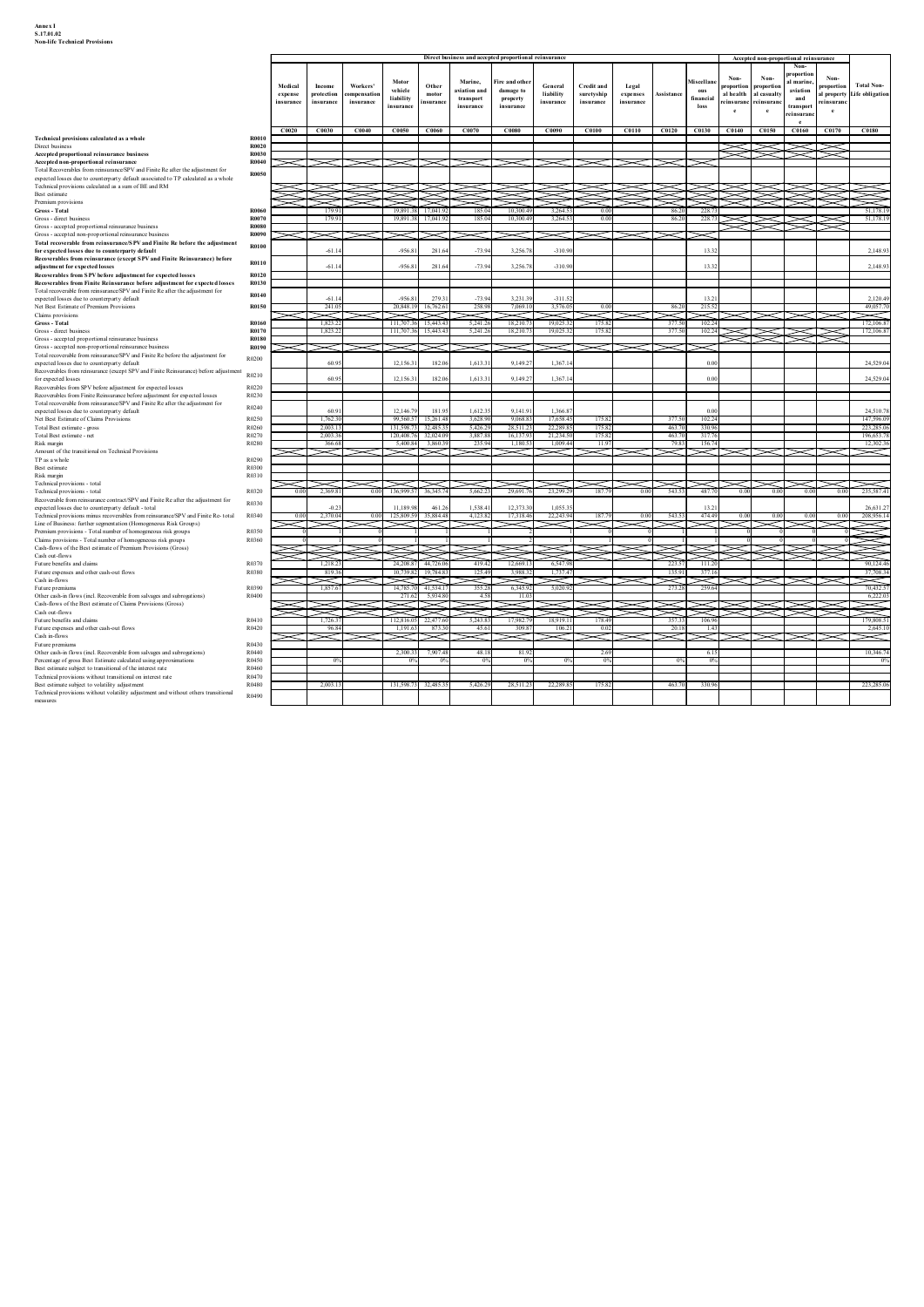Annex I S.19.01.21 Non-life Insurance Claims Information

#### Total Non-Life Business

| Accident year / | 70020 |  |
|-----------------|-------|--|
|                 |       |  |

| Gross Claims Paid (non-cumulative) |
|------------------------------------|
| (absolute amount)                  |

|              |           |                                          |           |          |                                                           |          |          |                                             |          |        |        |       |           |        |       |          |          |              |             |                 | Sum of years |
|--------------|-----------|------------------------------------------|-----------|----------|-----------------------------------------------------------|----------|----------|---------------------------------------------|----------|--------|--------|-------|-----------|--------|-------|----------|----------|--------------|-------------|-----------------|--------------|
| Year         |           |                                          |           |          |                                                           |          |          |                                             | 8        |        | 10     | 11    | 12        | 13     | 14    |          |          |              |             |                 | (cumulative) |
|              | C0010     | C0020                                    | C0030     | C0040    | C0050                                                     | C0060    | C0070    | C0080                                       | C0090    | C0100  | C0110  | C0120 | C0130     | C0140  | C0150 | C0160    |          |              | C0170       |                 | C0180        |
| R0100        |           |                                          |           |          |                                                           |          |          |                                             |          |        |        |       |           |        |       | 2,671.91 |          | <b>R0100</b> | 2,671,913   |                 | 2.671.91     |
| R0110        | 37,145.95 | 19,603.87                                | 7,860.34  | 5,167.10 | 4,255.17                                                  | 2,756.09 | 1,617.87 | 1,352.11                                    | 98.63    | 28.23  | 60.58  | 7.18  | 195.93    | 36.00  | 0.00  |          |          | R0110        | 0.00        |                 | 79,943.84    |
| R0120        | 38,007.48 | 25,652.87                                | 8,082.11  | 7,374.15 | 3,477.33                                                  | 2,194.59 | 1,363.83 | 381.84                                      | 383.03   | 173.53 | 224.95 | 1.80  | 46.83     | 140.12 |       |          |          | <b>R0120</b> | 140.12      |                 | 86,547.48    |
| R0130        | 49,523.85 | 29,161.58                                | 6,639.50  | 5,188.11 | 7,746.54                                                  | 3,060.76 | 1,636.53 | 608.35                                      | 3,241.50 | 252.93 | 543.61 | 68.18 | 336.72    |        |       |          |          | R0130        | 336.72      |                 | 107.236.78   |
| R0140        | 59,664.27 | 28,836.85                                | 9,941.15  | 6,080.72 | 3,312.18                                                  | 2,162.51 | 605.76   | 1,099.16                                    | 312.57   | 355.83 | 69.57  | 25.75 |           |        |       |          |          | R0140        | 25.75       |                 | 110,262.15   |
| <b>R0120</b> | 55,349.59 | 22,706.25                                | 6,716.02  | 4,031.68 | 1,861.76                                                  | 1,008.99 | 1,324.74 | 1,079.64                                    | 186.82   | 64.73  | 4.33   |       |           |        |       |          |          | <b>R0120</b> | 4.33        |                 | 93,648.05    |
| R0160        | 41,473.86 | 19,461.56                                | 5,807.75  | 3,723.29 | 1,822.18                                                  | 2,306.73 | 1,696.93 | 197.55                                      | 105.30   | 20.82  |        |       |           |        |       |          |          | R0160        | 20.82       |                 | 76,417.76    |
| R0170        | 50,689.72 | 19,721.99                                | 2,891.20  | 1,526.43 | 1,802.26                                                  | 1,722.45 | 835.05   | 218.59                                      | 1,032.42 |        |        |       |           |        |       |          |          | R0170        | 1.032.42    |                 | 80,414.91    |
| <b>R0180</b> | 36,689.64 | 13,593.61                                | 3,292.41  | 1,982.54 | 2,783.07                                                  | 2,090.05 | 306.79   | 508.32                                      |          |        |        |       |           |        |       |          |          | <b>R0180</b> | 508.32      |                 | 61,246.43    |
| R0190        | 45,108.   | 25,297.39                                | 5.460.17  | 4,686.54 | 4,099.48                                                  | 2,619.75 | 1,161.29 |                                             |          |        |        |       |           |        |       |          |          | R0190        | .161.29     |                 | 88,406.80    |
| <b>R0200</b> | 36,782.12 | 19,595.97                                | 8,619.57  | 3,729.15 | 2,093.45                                                  | 1,006.87 |          |                                             |          |        |        |       |           |        |       |          |          | <b>R0200</b> | 1.006.87    |                 | 71,796.70    |
| R0210        | 44,488.65 | 22,316.97                                | 6,344.49  | 2,876.51 | 2,196.92                                                  |          |          |                                             |          |        |        |       |           |        |       |          |          | R0210        | 2.196.92    |                 | 78,174.92    |
| <b>R0220</b> | 49,172.61 | 31,021.18                                | 18,537.04 | 2,903.75 |                                                           |          |          |                                             |          |        |        |       |           |        |       |          |          | <b>R0220</b> | 2,903.75    |                 | 101,535.08   |
| R0230        | 47.174.02 | 26,557.44                                | 6,249.78  |          |                                                           |          |          |                                             |          |        |        |       |           |        |       |          |          | R0230        | 6.249.78    |                 | 79,948.04    |
| R0240        | 47,994.71 | 31,898.98                                |           |          |                                                           |          |          |                                             |          |        |        |       |           |        |       |          |          | R0240        | 31,898.98   |                 | 79,873.95    |
| R0250        | 44,610.44 |                                          |           |          |                                                           |          |          |                                             |          |        |        |       |           |        |       |          |          | R0250        | 44,610.44   |                 | 44,602.04    |
|              |           |                                          |           |          |                                                           |          |          |                                             |          |        |        |       |           |        |       |          |          | <b>R0260</b> | 94,768.40   |                 | 1,242,726.83 |
|              |           |                                          |           |          |                                                           |          |          |                                             |          |        |        |       |           |        |       |          |          |              |             |                 |              |
|              |           |                                          |           |          |                                                           |          |          |                                             |          |        |        |       |           |        |       |          |          |              |             |                 |              |
|              |           |                                          |           |          |                                                           |          |          |                                             |          |        |        |       |           |        |       |          |          |              | Year end    |                 |              |
| Year         | 0.00      | 0.00                                     | 0.00      | 0.00     |                                                           | 0.01     | 0.01     | 0.01                                        | 0.01     | 0.01   | 0.01   | 0.01  | $_{0.01}$ | 0.01   | 0.01  | $15 & +$ |          |              | (discounted |                 |              |
|              |           | (absolute alliount)<br>(absolute amount) |           |          | <b>Gross undiscounted Best Estimate Claims Provisions</b> |          |          | Development year<br><b>Development</b> year |          |        |        |       |           |        |       |          | $15 & +$ |              | Total       | In Current year |              |

|       |              | In Current year |
|-------|--------------|-----------------|
|       |              | C0170           |
|       | <b>R0100</b> | 2.671.913       |
|       | R0110        | 0.00            |
|       | R0120        | 140.12          |
|       | R0130        | 336.72          |
|       | R0140        | 25.75           |
|       | R0120        | 4.33            |
|       | R0160        | 20.82           |
|       | R0170        | 1.032.42        |
|       | <b>R0180</b> | 508.32          |
|       | R0190        | 1.161.29        |
|       | <b>R0200</b> | 1,006.87        |
|       | R0210        | 2.196.92        |
|       | R0220        | 2.903.75        |
|       | R0230        | 6.249.78        |
|       | R0240        | 31,898.98       |
|       | R0250        | 44,610.44       |
| Total | <b>R0260</b> | 94,768.40       |

| Sum of years |
|--------------|
| (cumulative) |
| <b>C0180</b> |
| 2,671.91     |
| 79,943.84    |
| 86,547.48    |
| 107,236.78   |
| 110.262.15   |
| 93,648.05    |
| 76,417.76    |
| 80,414.91    |
| 61,246.43    |
| 88,406.80    |
| 71,796.70    |
| 78,174.92    |
| 101,535.08   |
| 79,948.04    |
| 79,873.95    |
| 44,602.04    |
| 1,242,726.83 |
|              |

|       |              | <b>Vear end</b><br>(discounted |
|-------|--------------|--------------------------------|
|       |              |                                |
|       |              | C0360                          |
|       | <b>R0100</b> | $\theta$                       |
|       | R0110        | 545.66                         |
|       | R0120        | 614.58                         |
|       | R0130        | 225.36                         |
|       | R0140        | 1.825.16                       |
|       | R0120        | 1.912.67                       |
|       | R0160        | 1.427.74                       |
|       | R0170        | 5.113.74                       |
|       | <b>R0180</b> | 3.324.26                       |
|       | <b>R0190</b> | 6.415.65                       |
|       | <b>R0200</b> | 6.159.88                       |
|       | R0210        | 8.951.91                       |
|       | R0220        | 11.535.86                      |
|       | R0230        | 20,338.61                      |
|       | R0240        | 34,890.29                      |
|       | <b>R0250</b> | 67.018.36                      |
| Total | R0260        | 170,299.73                     |
|       |              |                                |

|        | Year         | 0.00      | 0.00                | 0.00         | 0.00                | 0.00     | 0.01     | 0.01     | 0.01     | 0.01     | 0.01     | 0.01     | 0.01     | 0.01         | 0.01   | 0.01   | $15 & +$ |              | (discounte |
|--------|--------------|-----------|---------------------|--------------|---------------------|----------|----------|----------|----------|----------|----------|----------|----------|--------------|--------|--------|----------|--------------|------------|
|        |              | C0200     | C0210               | <b>C0220</b> | C0230               | C0240    | C0250    | C0260    | C0270    | C0280    | C0290    | C0300    | C0310    | <b>C0320</b> | C0330  | C0340  | C0350    |              | C0360      |
| Prior  | <b>R0100</b> |           |                     |              |                     |          |          |          |          |          |          |          |          |              |        |        | 0.00     | <b>R0100</b> |            |
| $N-14$ | <b>R0110</b> | 0.00      | 0.00                | 0.00         | 0.00                | 0.00     | 0.00     | 0.00     | 0.00     | 0.00     | 696.95   | 595.14   | 401.16   | 125.97       | 49.03  | 545.66 |          | R0110        | 545.66     |
| $N-13$ | <b>R0120</b> | 0.00      | 0.00                | 0.00         | 0.00                | 0.00     | 0.00     | 0.00     | 0.00     | 1.277.00 | 863.02   | 272.02   | 314.54   | 671.21       | 614.58 |        |          | <b>R0120</b> | 614.58     |
| $N-12$ | <b>R0130</b> | 0.00      | 0.00                | 0.00         | 0.00                | 0.00     | 0.00     | 0.00     | 3,184.56 | 1,490.72 | 1,062.68 | 736.19   | 660.72   | 225.36       |        |        |          | <b>R0130</b> | 225.36     |
| $N-11$ | <b>R0140</b> | 0.00      | 0.00                | 0.00         | 0.00                | 0.00     | 0.00     | 3,227.96 | 2,349.56 | 1,408.36 | 1.927.77 | 1,709.59 | 1,825.16 |              |        |        |          | R0140        | 1,825.16   |
| $N-10$ | <b>R0120</b> | 0.00      | 0.00                | 0.00         | 0.00                | 0.00     | 6,338.88 | 4,577.56 | 2,279.06 | 2,066.57 | 1,970.83 | 1,912.67 |          |              |        |        |          | <b>R0120</b> | 1.912.67   |
| $N-9$  | R0160        | 0.00      | 0.00                | 0.00         | 0.00                | 8,525.48 | 4,878.03 | 1,425.63 | 594.32   | 1,172.63 | 1,427.74 |          |          |              |        |        |          | <b>R0160</b> | 1,427.74   |
| $N-8$  | <b>R0170</b> | 0.00      | 0.00                | 0.00         | 11,359.29           | 8,065.30 | 6,999.18 | 6,647.29 | 5,769.93 | 5,113.74 |          |          |          |              |        |        |          | R0170        | 5,113.74   |
| $N-7$  | <b>R0180</b> | 0.00      | 0.00                | 14,163.57    | 10,392.14           | 5,345.22 | 3,749.90 | 3,724.88 | 3,324.26 |          |          |          |          |              |        |        |          | <b>R0180</b> | 3,324.26   |
| $N-6$  | <b>R0190</b> | 0.00      | 25,620.43           | 16,994.97    | 9,714.44            | 8,541.06 | 8,291.54 | 6,415.65 |          |          |          |          |          |              |        |        |          | R0190        | 6,415.65   |
| $N-5$  | <b>R0200</b> | 47,443.24 | 26,560.96           | 14,473.13    | 8,127.96            | 6,369.66 | 6,159.88 |          |          |          |          |          |          |              |        |        |          | <b>R0200</b> | 6,159.88   |
| $N-4$  | <b>R0210</b> | 47,640.73 | 19.215.59           | 12.316.22    | 10,835.79           | 8,951.91 |          |          |          |          |          |          |          |              |        |        |          | R0210        | 8,951.91   |
| $N-3$  | <b>R0220</b> | 52,026.80 | 20,692.18           |              | 13,887.20 11,535.86 |          |          |          |          |          |          |          |          |              |        |        |          | <b>R0220</b> | 11,535.86  |
| $N-2$  | <b>R0230</b> | 58,095.49 | 25,685.64 20,338.61 |              |                     |          |          |          |          |          |          |          |          |              |        |        |          | <b>R0230</b> | 20,338.61  |
| $N-1$  | <b>R0240</b> |           | 70,485.02 34,890.29 |              |                     |          |          |          |          |          |          |          |          |              |        |        |          | R0240        | 34,890.29  |
|        | R0250        | 67,018.36 |                     |              |                     |          |          |          |          |          |          |          |          |              |        |        |          | R0250        | 67,018.36  |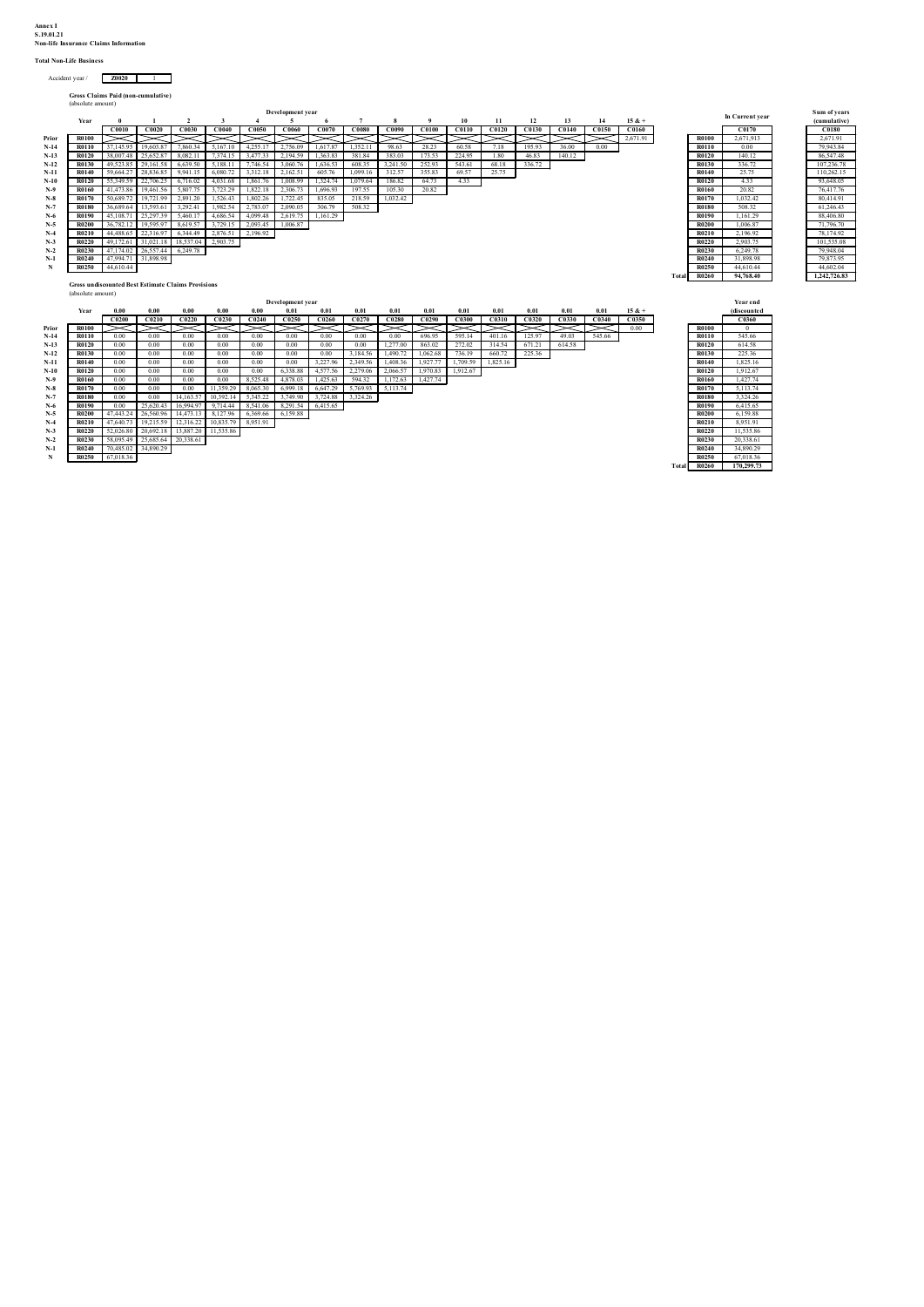# Annex I S.22.01.01

| Annex I<br>S.22.01.01<br>Impact of long term guarantees measures and transitionals             |              |                                                                               |                                                      |                                                                |                                             |                                                      |                                                                                                                                                             |                                                      |                                                                    |                                                           |                                                              |
|------------------------------------------------------------------------------------------------|--------------|-------------------------------------------------------------------------------|------------------------------------------------------|----------------------------------------------------------------|---------------------------------------------|------------------------------------------------------|-------------------------------------------------------------------------------------------------------------------------------------------------------------|------------------------------------------------------|--------------------------------------------------------------------|-----------------------------------------------------------|--------------------------------------------------------------|
|                                                                                                |              | Amount with<br><b>Long Term</b><br>Guarantee<br>measures and<br>transitionals | Without<br>ransitional on<br>technical<br>provisions | <b>Impact of</b><br>transitional on<br>technical<br>provisions | Without<br>transitional on<br>interest rate | <b>Impact of</b><br>transitional on<br>interest rate | Impact of the LTG measures and transitionals (Step-by-step approach)<br>Without<br>volatility<br>djustment and<br>without other<br>transitional<br>measures | Impact of<br>volatility<br>adjustment set<br>to zero | Without<br>matching<br>adjustment and<br>without all the<br>others | <b>Impact of</b><br>matching<br>adjustment set<br>to zero | Impact of all<br><b>LTG</b> measures<br>and<br>transitionals |
|                                                                                                |              | C0010                                                                         | C0020                                                | C0030                                                          | C0040                                       | C0050                                                | C0060                                                                                                                                                       | C0070                                                | $\bf C0080$                                                        | C0090                                                     | <b>C0100</b>                                                 |
| <b>Technical provisions</b>                                                                    | <b>R0010</b> | 235,587                                                                       | 235,587                                              |                                                                | 235,587                                     |                                                      | 235,74:                                                                                                                                                     | 158                                                  | 235,745                                                            |                                                           | 158                                                          |
| <b>Basic own funds</b>                                                                         | <b>R0020</b> | 171,980                                                                       | 171,980                                              |                                                                | 171,980                                     |                                                      | 171,856                                                                                                                                                     | $-124$                                               | 171,856                                                            |                                                           | $-124$                                                       |
| Excess of assets over<br>liabilities                                                           | R0030        | 212,835                                                                       | 212,835                                              |                                                                | 212,835                                     |                                                      | 212,711                                                                                                                                                     | $-124$                                               | 212,711                                                            |                                                           | $-124$                                                       |
| Restricted own funds due<br>to ring-fencing and<br>matching portfolio                          | R0040        |                                                                               |                                                      | $\Omega$                                                       |                                             |                                                      |                                                                                                                                                             |                                                      |                                                                    |                                                           |                                                              |
|                                                                                                |              |                                                                               | 171,980                                              | $\theta$                                                       | 171,980                                     |                                                      | 171,856                                                                                                                                                     | $-124$                                               | 171,856                                                            |                                                           | $-124$                                                       |
| Eligible own funds to meet<br>Solvency Capital<br>Requirement                                  | <b>R0050</b> | 171,980                                                                       |                                                      |                                                                |                                             |                                                      |                                                                                                                                                             |                                                      |                                                                    |                                                           |                                                              |
| Tier 1                                                                                         | R0060        | 171,980                                                                       | 171,980                                              |                                                                | 171,980                                     |                                                      | 171,856                                                                                                                                                     | $-124$                                               | 171,856                                                            |                                                           | $-124$                                                       |
| Tier 2                                                                                         | R007         |                                                                               |                                                      |                                                                |                                             |                                                      |                                                                                                                                                             |                                                      |                                                                    |                                                           |                                                              |
| Tier 3                                                                                         | <b>R0080</b> |                                                                               |                                                      |                                                                | $\Omega$                                    |                                                      |                                                                                                                                                             |                                                      | $\Omega$                                                           |                                                           |                                                              |
| <b>Solvency Capital</b>                                                                        | R0090        | 93,803                                                                        | 93,803                                               |                                                                | 93,803                                      |                                                      | 93,803                                                                                                                                                      |                                                      | 93,803                                                             |                                                           |                                                              |
| Requirement<br>Eligible own funds to meet<br>Minimum Capital<br>Requirement<br>Minimum Capital | R0100        | 171,980                                                                       | 171,980                                              | $\Omega$                                                       | 171,980                                     |                                                      | 171,856                                                                                                                                                     | $-124$                                               | 171,856                                                            |                                                           | $-124$                                                       |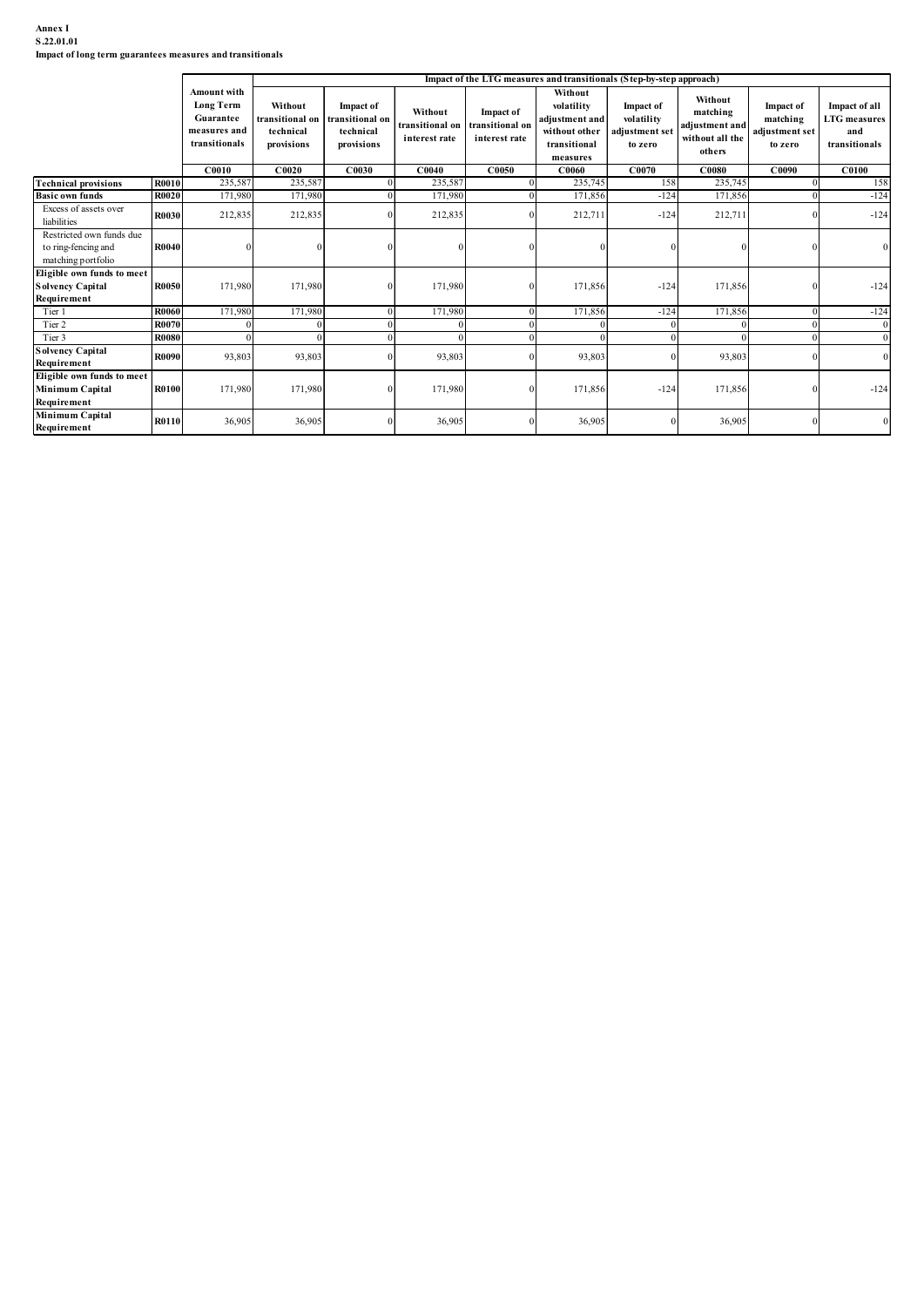|                                                                                                                                            |              | Total        | Tier 1 -     | Tier 1 -       | Tier 2            | Tier 3 |
|--------------------------------------------------------------------------------------------------------------------------------------------|--------------|--------------|--------------|----------------|-------------------|--------|
|                                                                                                                                            |              |              | unrestricted | restricted     |                   |        |
|                                                                                                                                            |              | <b>C0010</b> | C0020        | <b>C0030</b>   | CO <sub>040</sub> | C0050  |
| Basic own funds before deduction for participations in other financial sector as foreseen in article 68<br>of Delegated Regulation 2015/35 |              |              |              |                |                   |        |
| Ordinary share capital (gross of own shares)                                                                                               | <b>R0010</b> | 66,587       | 66,587       |                | $\Omega$          |        |
| Share premium account related to ordinary share capital                                                                                    | <b>R0030</b> | $\sqrt{ }$   |              |                |                   |        |
| Imitial funds, members' contributions or the equivalent basic own - fund item for mutual and mutual-type                                   |              |              |              |                |                   |        |
| undertakings                                                                                                                               | <b>R0040</b> | 0            |              |                |                   |        |
| Subordinated mutual member accounts                                                                                                        | <b>R0050</b> | $\mathbf{0}$ |              |                | $\Omega$          |        |
| Surp lus funds                                                                                                                             | <b>R0070</b> |              |              |                |                   |        |
| Preference shares                                                                                                                          | R0090        | $\Omega$     |              |                | $\Omega$          |        |
| Share premium account related to preference shares                                                                                         | R0110        | $\Omega$     |              |                |                   |        |
| Reconciliation reserve                                                                                                                     | R0130        | 105,393      | 105,393      |                |                   |        |
| Subordinated liabilities                                                                                                                   | R0140        | $\Omega$     |              |                |                   |        |
| An amount equal to the value of net deferred tax assets                                                                                    | <b>R0160</b> |              |              |                |                   |        |
| Other own fund items approved by the supervisory authority as basic own funds not specified above                                          | <b>R0180</b> |              |              |                |                   |        |
| Own funds from the financial statements that should not be represented by the reconciliation                                               |              |              |              |                |                   |        |
| reserve and do not meet the criteria to be classified as Solvency II own funds                                                             |              |              |              |                |                   |        |
| Own funds from the financial statements that should not be represented by the reconciliation reserve and                                   |              |              |              |                |                   |        |
| do not meet the criteria to be classified as Solvency II own funds                                                                         | R0220        |              |              |                |                   |        |
| <b>Deductions</b>                                                                                                                          |              |              |              |                |                   |        |
| Deductions for participations in financial and credit institutions                                                                         | R0230        |              |              |                |                   |        |
| Total basic own funds after deductions                                                                                                     | R0290        | 171,980      | 171,980      |                |                   |        |
| Ancillary own funds                                                                                                                        |              |              |              |                |                   |        |
| Unpaid and uncalled ordinary share capital callable on demand                                                                              | <b>R0300</b> |              |              |                |                   |        |
| Unpaid and uncalled initial funds, members' contributions or the equivalent basic own fund item for mutual                                 |              |              |              |                |                   |        |
| and mutual - type undertakings, callable on demand                                                                                         | R0310        |              |              |                |                   |        |
| Unpaid and uncalled preference shares callable on demand                                                                                   | R0320        |              |              |                |                   |        |
| A legally binding commitment to subscribe and pay for subordinated liabilities on demand                                                   | R0330        |              |              |                |                   |        |
| Letters of credit and guarantees under Article 96(2) of the Directive 2009/138/EC                                                          | R0340        |              |              |                |                   |        |
| Letters of credit and guarantees other than under Article 96(2) of the Directive 2009/138/EC                                               | <b>R0350</b> |              |              |                |                   |        |
| Supplementary members calls under first subparagraph of Article 96(3) of the Directive 2009/138/EC                                         | R0360        |              |              |                |                   |        |
| Supplementary members calls - other than under first subparagraph of Article 96(3) of the Directive                                        |              |              |              |                |                   |        |
| 2009/138/EC                                                                                                                                | R0370        |              |              |                |                   |        |
| Other ancillary own funds                                                                                                                  | R0390        | $\Omega$     |              |                |                   |        |
| Total ancillary own funds                                                                                                                  | <b>R0400</b> |              |              |                | $\Omega$          |        |
| Available and eligible own funds                                                                                                           |              |              |              |                |                   |        |
| Total available own funds to meet the SCR                                                                                                  | <b>R0500</b> | 171,980      | 171,980      | 0              | $\Omega$          |        |
| Total available own funds to meet the MCR                                                                                                  | R0510        | 171,980      | 171,980      | $\overline{0}$ | $\Omega$          |        |
| Total eligible own funds to meet the SCR                                                                                                   | R0540        | 171,980      | 171,980      | $\Omega$       |                   |        |
| Total eligible own funds to meet the MCR                                                                                                   | <b>R0550</b> | 171,980      | 171,980      | $\Omega$       |                   |        |
| <b>SCR</b>                                                                                                                                 | <b>R0580</b> | 93,803       |              |                |                   |        |
| <b>MCR</b>                                                                                                                                 | <b>R0600</b> | 36,905       |              |                |                   |        |
| Ratio of Eligible own funds to SCR                                                                                                         | <b>R0620</b> | 183.34%      |              |                |                   |        |
| Ratio of Eligible own funds to MCR                                                                                                         | <b>R0640</b> | 466.00465%   |              |                |                   |        |
|                                                                                                                                            |              |              |              |                |                   |        |
|                                                                                                                                            |              | C0060        |              |                |                   |        |
| <b>Reconciliation reserve</b>                                                                                                              |              |              |              |                |                   |        |
| Excess of assets over liabilities                                                                                                          | <b>R0700</b> | 212,835      |              |                |                   |        |
| Own shares (held directly and indirectly)                                                                                                  | R0710        | $\Omega$     |              |                |                   |        |
| Foreseeable dividends, distributions and charges                                                                                           | R0720        | 40,855       |              |                |                   |        |
| Other basic own fund items                                                                                                                 | R0730        | 66,587       |              |                |                   |        |
| Adjustment for restricted own fund items in respect of matching adjustment portfolios and ring fenced                                      | R0740        |              |              |                |                   |        |
| <b>Reconciliation reserve</b>                                                                                                              | R0760        | 105,393      |              |                |                   |        |

 $\Gamma$ 

٦

#### Expected profits

Expected profits included in future premiums (EPIFP) - Life business R0770

Expected profits included in future premiums (EPIFP) - Non- life business R0780 R0780 R0780 4,403 Expected profits included in future premiums (EPIFP) - Life business<br>
Expected profits included in future premiums (EPIFP) - Non- life business<br>
Total Expected profits included in future premiums (EPIFP)<br>
R0790 4,403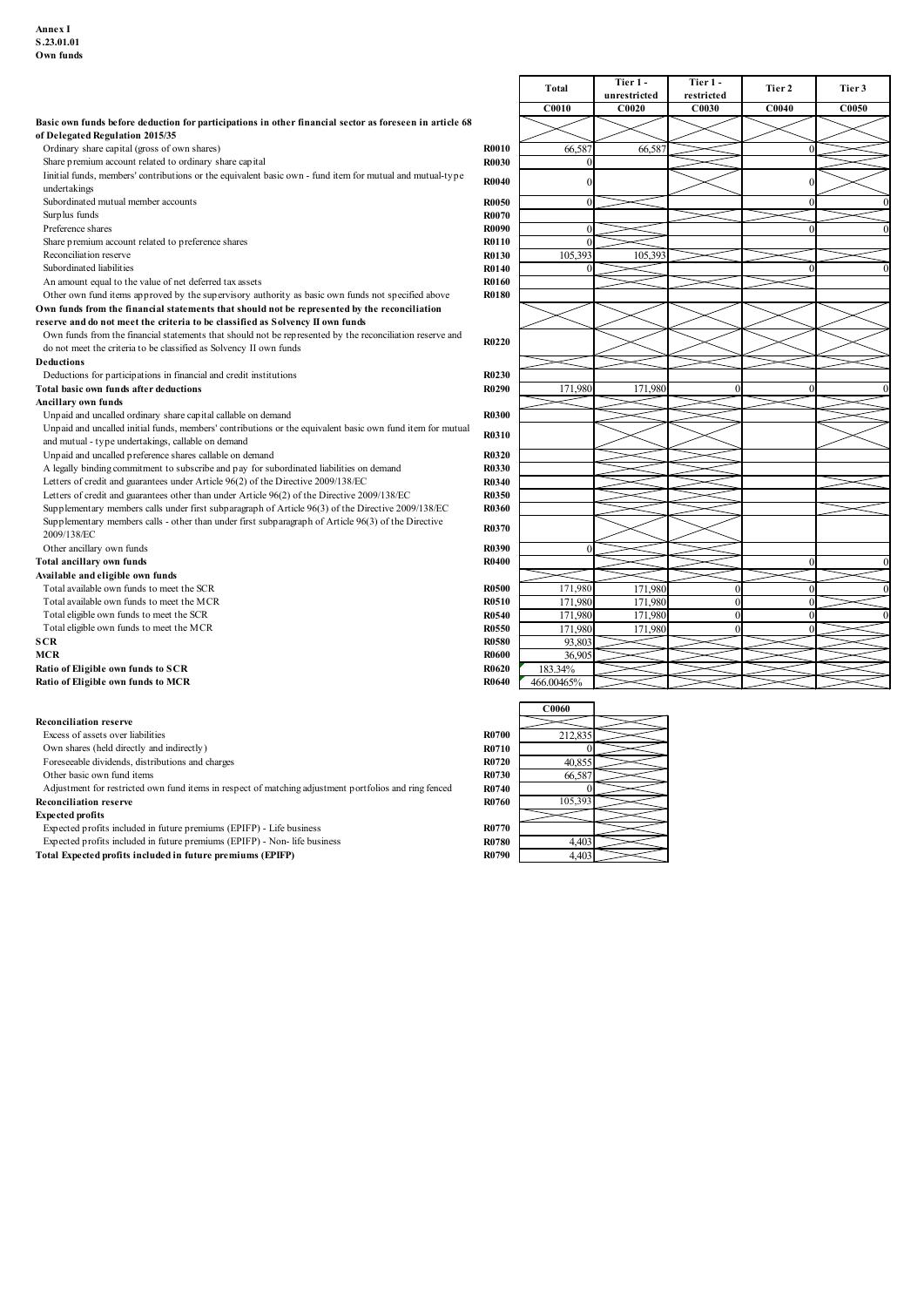| Annex I                                                                                        |              |                       |
|------------------------------------------------------------------------------------------------|--------------|-----------------------|
| S.25.01.21                                                                                     |              |                       |
| Solvency Capital Requirement - for undertakings on Standard Formula                            |              |                       |
|                                                                                                |              | <b>Gross solvency</b> |
|                                                                                                |              | capital               |
|                                                                                                |              | requirement           |
|                                                                                                |              | C0110                 |
| Market risk                                                                                    | <b>R0010</b> | 44,523                |
| Counterparty default risk                                                                      | <b>R0020</b> | 9,370                 |
| Life underwriting risk                                                                         | <b>R0030</b> |                       |
| Health underwriting risk                                                                       | R0040        | 2,780                 |
| Non-life underwriting risk                                                                     | <b>R0050</b> | 69,474                |
| Diversification                                                                                | <b>R0060</b> | $-29,268$             |
| Intangible asset risk                                                                          | R0070        |                       |
| <b>Basic Solvency Capital Requirement</b>                                                      | <b>R0100</b> | 96,879                |
| <b>Calculation of Solvency Capital Requirement</b>                                             |              | <b>C0100</b>          |
| Adjustment due to RFF/MAP nSCR aggregation                                                     | R0120        |                       |
| Operational risk                                                                               | R0130        | 7,347                 |
| Loss-absorbing capacity of technical provisions                                                | R0140        |                       |
| Loss-absorbing capacity of deferred taxes                                                      | R0150        | $-10,423$             |
| Capital requirement for business operated in accordance with Art. 4 of Directive<br>2003/41/EC | <b>R0160</b> |                       |
| Solvency Capital Requirement excluding capital add-on                                          | <b>R0200</b> | 93,803                |
| Capital add-on already set                                                                     | R0210        |                       |
| Solvency capital requirement                                                                   | R0220        | 93,803                |
| Other information on SCR                                                                       |              |                       |
| Capital requirement for duration-based equity risk sub-module                                  | <b>R0400</b> |                       |
| Total amount of Notional Solvency Capital Requirements for remaining part                      | R0410        |                       |
| Total amount of Notional Solvency Capital Requirements for ring fenced funds                   | R0420        |                       |
| Total amount of Notional Solvency Capital Requirements for matching adjustment portfolios      | R0430        |                       |
| Diversification effects due to RFF nSCR aggregation for article 304                            | R0440        |                       |
| Method used to calculate the adjustment due to RFF/MAP nSCR aggregation                        | R0450        | No adjustment         |
| Net future discretionary benefits                                                              | R0460        | $\theta$              |